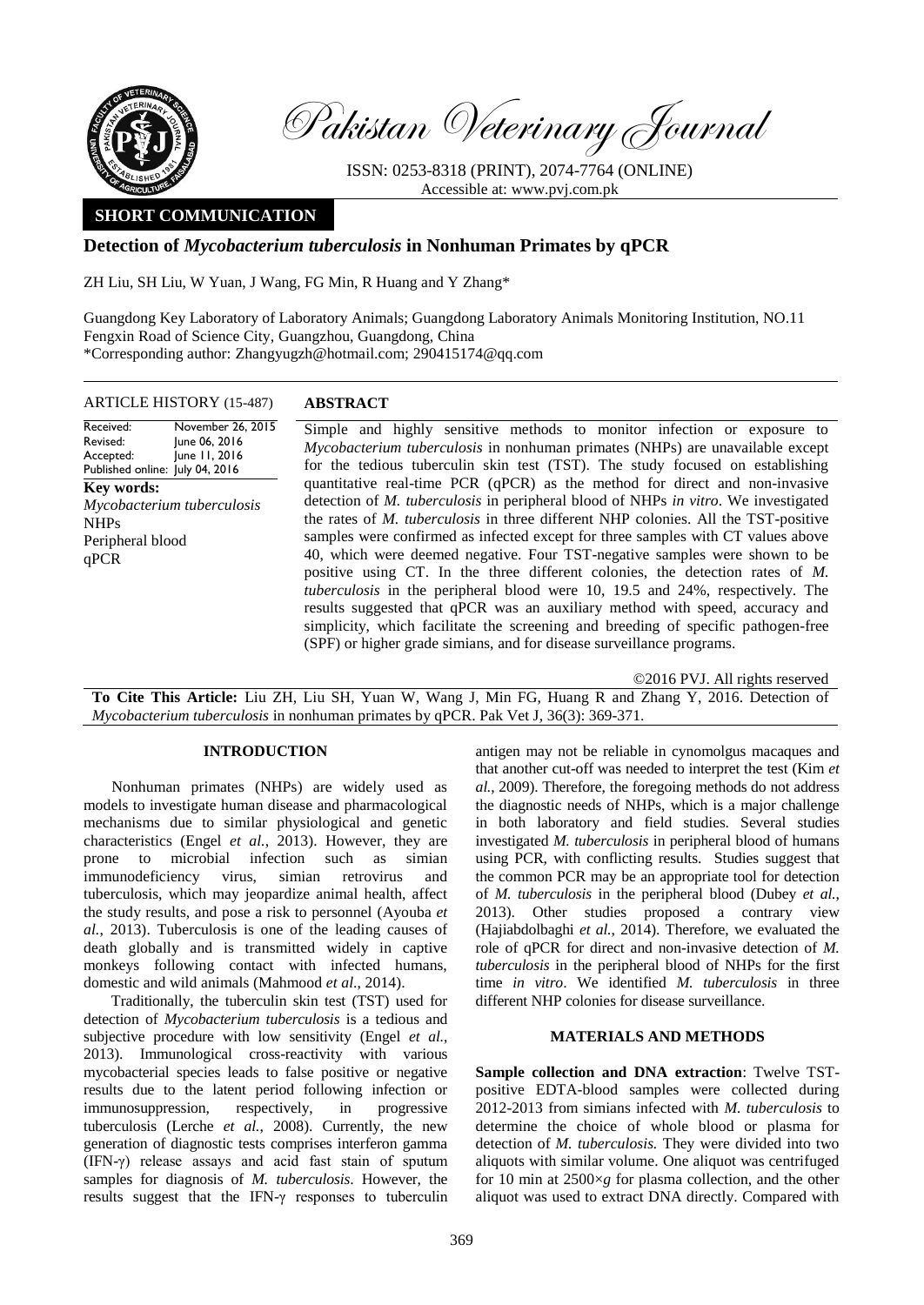qPCR, 110 samples, which were positive or negative by TST, were collected during 2013-2014, and DNA was extracted from the plasma using the method described above. Similarly, 116 plasma samples (30 from Guangdong AA Biotechnology Cooperation, 49 from Sichuan BB Biotechnology Cooperation, and 37 from Guangdong CC Biotechnology Cooperation) were collected randomly from three different colonies for analysis of *M. tuberculosis*  prevalence in simians during March and April of 2015. All the DNAs in whole blood or plasma were extracted using the HiPure Blood DNA Kits (Magen Company, Guangzhou) following the manufacturer's protocol, dissolved in TE buffer and stored at -20ºC.

**Real-time PCR:** We selected the IS6110 sequence, a DNA sequence specific for *M. tuberculosis*, to design the primers and probe, as shown in Table 1 (Dubey *et al.*, 2013). We constructed the plasmid with the target sequence and determined the concentration with the Nanodrop to obtain the standard curve with ten-fold serial dilutions using ABI7500 machine. The cycle threshold (CT) values were expressed as the mean and standard deviation. The coefficient of variation was calculated as the percentage of the CT standard deviation divided by its mean. The qPCR volume and conditions for IS6110 DNA amplification followed the instructions, and each experiment was performed in triplicate. Finally, all the clinical samples were detected using the same program. The amplicons with high CT values were sequenced by Sangong cooperation (Shang Hai).

| Table I: Primers and probe for detection of M. tuberculosis |  |  |  |  |
|-------------------------------------------------------------|--|--|--|--|
|-------------------------------------------------------------|--|--|--|--|

|          | Primer name Sequence(5'-3') | Amplicon |
|----------|-----------------------------|----------|
| Primer-F | <b>GCCAACTACGGTGTTTACGG</b> |          |
| Primer-R | AGTTTGGTCATCAGCCGTTC        |          |
| Primer-P | FAM-CAAAGTGTGGCTAACCCTGAACC | 101bp    |
|          | <b>GTGAG-BHOI</b>           |          |

#### **RESULTS AND DISCUSSION**

**Standard Curve:** Three independent, 10-fold serial dilutions of the plasmid served as templates to generate standard curves using the TaqMan®-based qPCR assays. As shown in Fig. 1, the linear equation was  $Y = -3.32 X + 40.38$ , with the y-intercepts indicating that the CT value of detection sensitivity was 40.38. The y-intercept value corresponded to the CT value for a single target molecule and values of ~40 indicated excellent sensitivity, which was unmatched by TST, ELISA, common PCR and nested PCR (Lerche *et al.*, 2008). The value of coefficient of correlation  $(R<sup>2</sup>)$ , which served as linearity indicator of the CT values in the standard curves, was 0.996.

**CT values of whole blood and plasma:** The CT values of whole blood and plasma treated similarly varied as shown in Table 2. The plasma CT values were three times less than in whole blood, which suggested that the plasma contained more copies of target DNA. The result indicated that the plasma was more appropriate for DNA detection with minimal interference by RBC (Londin *et al*., 2011). In the samples GD008 and GD012, the two repeats were detected only once, because the extracted DNA level was close to the detection limit, which further confirmed that the detection of target DNA in the plasma reduced the probability of false-negative results.



**Fig. 1:** Regression analysis based on CT values obtained using TaqManbased qPCR.



**Fig. 2:** Distribution of CT values in known TST-positive and negative samples. A CT value with 40 was recognized as the cut-off.

**Table 2:** CT values in different samples

| $\frac{1}{2}$ . $\frac{1}{2}$ . There is no control to the sum product |              |             |                                    |  |  |
|------------------------------------------------------------------------|--------------|-------------|------------------------------------|--|--|
| No.                                                                    | Sample       |             | CT values (different sample types) |  |  |
|                                                                        | name         | Whole blood | Plasma                             |  |  |
|                                                                        | <b>GD001</b> | 34.50/35.44 | 31.55/31.54                        |  |  |
| 2                                                                      | GD002        | 35.51/35.63 | 32.94/33.70                        |  |  |
| 3                                                                      | GD003        | 33.39/35.39 | 30.86/32.91                        |  |  |
| 4                                                                      | GD004        | 32.58/34.16 | 32.48/33.29                        |  |  |
| 5                                                                      | GD005        | 36.99/38.44 | 32.37/31.63                        |  |  |
| 6                                                                      | GD006        | 39.93/34.51 | 35.1034.13                         |  |  |
| 7                                                                      | GD007        | 33.85/33.11 | 33.79/34.17                        |  |  |
| 8                                                                      | GD008        | 39.86/ND    | 33.81/36.18                        |  |  |
| 9                                                                      | GD009        | 35.40/34.89 | 30.69/30.61                        |  |  |
| 10                                                                     | GD010        | 36.02/35.54 | 31.25/30.42                        |  |  |
| п                                                                      | GD011        | 26.15/27.02 | 23.45/23.83                        |  |  |
| 12                                                                     | GD012        | ND/42.64    | 33.68/34.30                        |  |  |
| $N/N$ , $N/L$ and $L$ are construented.                                |              |             |                                    |  |  |

ND: Not determined.

| Table 3: CT values in TST-positive/-negative samples |  |  |
|------------------------------------------------------|--|--|
|------------------------------------------------------|--|--|

| <b>Samples</b> | T values         |         |    |
|----------------|------------------|---------|----|
|                | CT <sub>40</sub> | CT > 40 | ND |
| TST-positive   | 57               | ว∗      |    |
| TST-negative   | 4*               | 7*      | 38 |

Note: Because the CT cut-off value was approximately 40, we segregated all the CT values into three levels: CT<40, CT>40 and ND (not detected). \* denotes sequenced amplicons.

**Table 4:** CT values in the three colonies

| Farm name | CT values |         |    |
|-----------|-----------|---------|----|
|           | CT < 40   | CT > 40 | ND |
| AA        |           |         |    |
| BB        |           |         |    |
|           |           |         | 28 |

Note: AA, BB and CC represent three different private corporations.